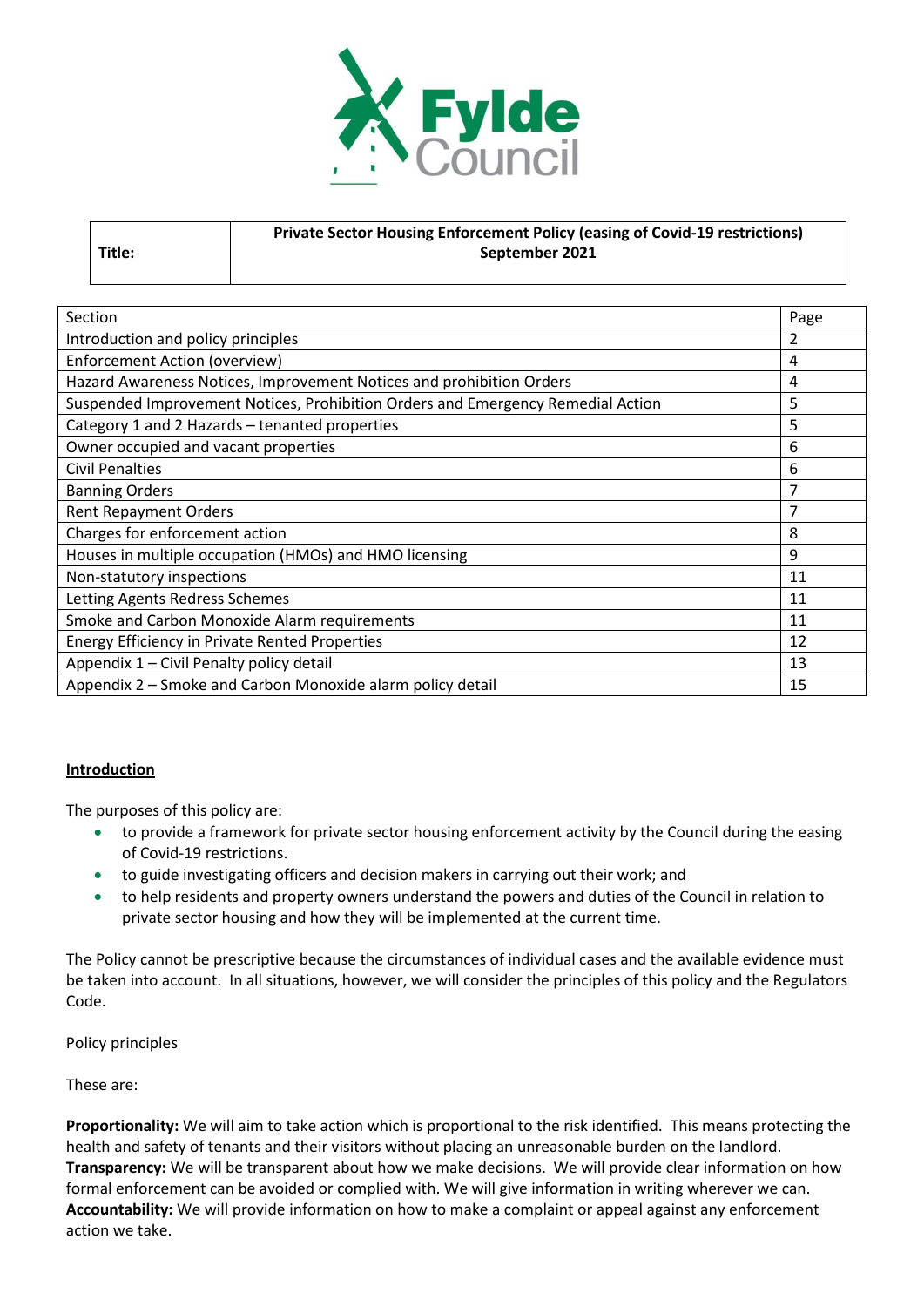**Consistency:** We will aim to ensure that our actions are as consistent as possible by applying legislation in line with the Council's policy and any relevant formal guidance.

**Openness:** We will provide clear information in plain English about the rules and regulations we enforce. We will aim to explain how the legislation can be complied with.

**Fairness:** We will aim to be fair to all parties, with no predisposition to favour either party in a dispute.

## **What to expect from the Council, and what the Council expect from you**

We want to work closely with landlords, letting agents and tenants to ensure that standards in rented properties are maintained at this difficult time.

We want to emphasise the importance of keeping properties free from hazardous conditions and to reassure all parties that a pragmatic, risk based and common sense approach will be used when enforcement decisions are taken.

## **Landlords and Agents**

- We will advise you on the relevant housing legislation and help you understand how you can comply with it.
- We will expect you to be familiar with guidance for landlords and tenants such as "Guidance for landlords and tenants" Updated 20 July 2021. Visit, [Guidance for landlords and tenants -](https://www.gov.uk/government/publications/covid-19-and-renting-guidance-for-landlords-tenants-and-local-authorities/coronavirus-covid-19-guidance-for-landlords-and-tenants) GOV.UK
- We will expect you to take reasonable care to ensure you are familiar with your legal obligations and that you comply with them.
- If we identify a contravention of the legislation, we will advise you of the action you need to take. We will ask you to take it within a reasonable timescale.
- We will consider any reasonable proposals you put forward to comply.
- We will expect you to keep us informed of the action you have taken.
- If your proposals are not acceptable, or you do not carry out your stated proposals, we will normally begin formal action. However, if your reasons for not complying are due to Covid-19, we will take this into account in deciding if formal action is appropriate.
- We will charge you the reasonable costs of our formal enforcement action.

### **Tenants**

- We will expect you to advise your landlord of the issues affecting the property before you make contact with the Council and to have given reasonable opportunity for the landlord to respond to your complaint.
- We will respond to complaints as quickly as possible and will make initial contact with you within two working days of receiving your complaint.
- We will collect as much information as possible by telephone and may ask you to send us photographs by phone or e-mail to help us evaluate your complaint, if you are able to do so.
- Although Covid-19 restrictions have been relaxed staff will not normally carry out inspections on properties where tenants are displaying symptoms of Covid-19 or have had a positive Covid test. This is to protect council staff from the risk of Covid-19 infection. visit <https://www.gov.uk/coronavirus>

### however,

- in cases of very serious risk due significant hazard(s) at the property, an inspection may be carried out if this can be achieved within government guidelines and in accordance with the council's health and safety requirements.
- Emergency remedial action will not be undertaken.
- We will advise you of the possible course of action we may take and of the likely timescales involved in taking action.
- We will expect you to co-operate with your landlord to allow any emergency work to be done, Government guidance on Covid-19 best practice is available a[t https://www.gov.uk/coronavirus](https://www.gov.uk/coronavirus)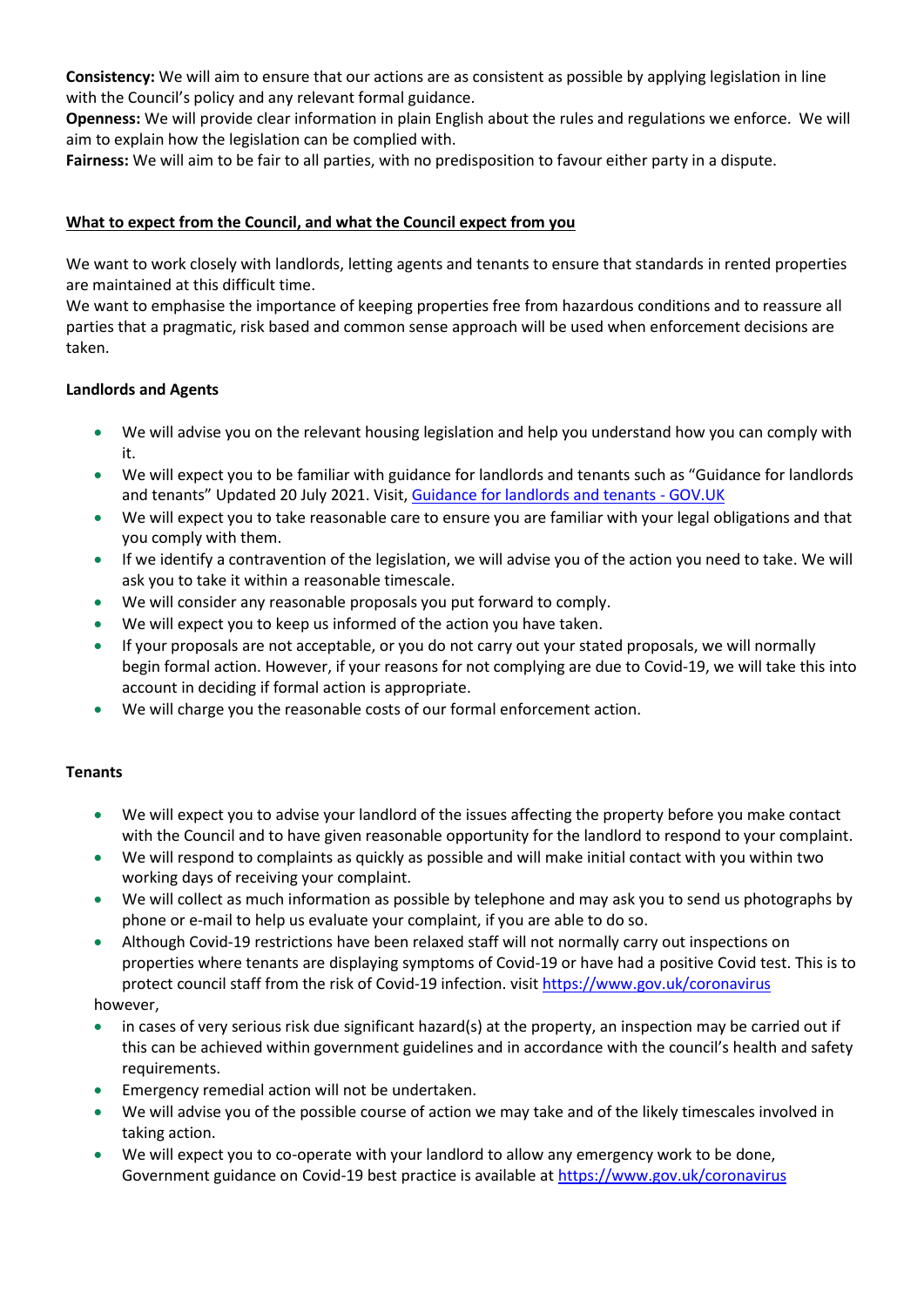- If we believe that you are preventing the landlord from carrying out works, we will suspend any enforcement action.
- You may be interested in the guidance for landlords and tenants such as "Guidance for landlords and tenants" Updated 20 July 2021. Visit, [Guidance for landlords and tenants -](https://www.gov.uk/government/publications/covid-19-and-renting-guidance-for-landlords-tenants-and-local-authorities/coronavirus-covid-19-guidance-for-landlords-and-tenants) GOV.UK

### **Owner Occupiers**

- We will expect owners to adequately maintain their homes.
- Enforcement action will only be considered if there is a serious and imminent risk to health and safety or if there is a serious imminent risk to neighbours.

## **Owners of Empty Homes**

• No action will be taken to assist empty home owners to bring them back into use.

## **Anonymous complaints**

• We will respond to anonymous complaints however; we may not respond with the outcome of any investigations due to the General Data Protection Regulation (UK GDPR) [Guide to the General Data](https://www.gov.uk/government/publications/guide-to-the-general-data-protection-regulation)  [Protection Regulation -](https://www.gov.uk/government/publications/guide-to-the-general-data-protection-regulation) GOV.UK

## **Risk based inspections**

• Programmed or proactive inspections will be carried out in accordance with the part 1 of the Housing Act 2004.

# **Notification of an inspection**

•

If an inspection is considered necessary, a minimum of 24 hours' notice will be given as required by Section 239 of the Housing Act 2004. This notice may be in writing, sent by e-mail or text message or verbally by telephone.

### **Enforcement action**

### **Housing Act 2004, Part 1**

When we inspect dwellings under Part 1 of the Housing Act 2004, we will apply th[e housing health and safety](https://www.gov.uk/government/publications/housing-health-and-safety-rating-system-guidance-for-landlords-and-property-related-professionals)  [rating system \(HHSRS\)](https://www.gov.uk/government/publications/housing-health-and-safety-rating-system-guidance-for-landlords-and-property-related-professionals) which is a risk-based evaluation tool. This will help us identify and protect against potential risks and hazards to health and safety from any deficiencies identified in dwellings.

The assessment method focuses on the hazards that are present in housing. HHSRS identifies 29 classes of hazard that can potentially affect the health of the occupiers. Defects in the property can contribute to one or more hazards. We will assess any hazards identified by an inspection which will be assessed according to their severity.

The assessment places the hazards in a hazard banding. Hazards in bands A to C are classed as Category 1 hazards and those in bands D to J as Category 2 hazards. Tackling these hazards will make housing healthier and safer to live in.

The Council must take one of a number of specified courses of action if it finds one or more Category 1 hazards. The Council may take action in relation to Category 2 hazards.

In deciding what action to take, we will take account of

• The HHSRS hazard rating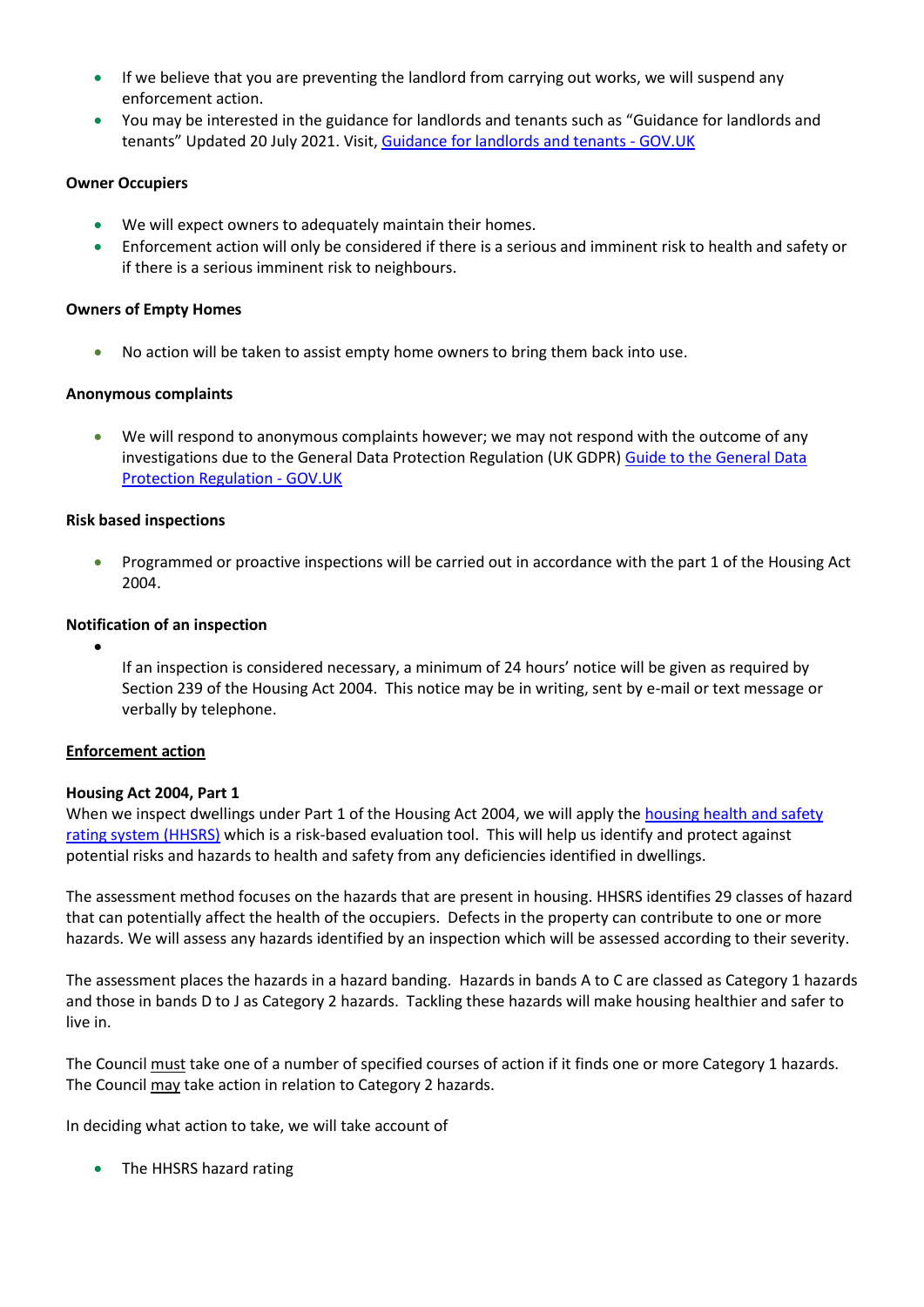• Whether the Council has a duty (Category 1 hazards) or power (Category 2 hazards) under the Act to take action depending upon how serious the hazard risk is

and

• The best way of dealing with the hazard having regard to the enforcement guidance and prioritise actions to ensure that imminent risks to health are targeted.

#### **Action we can take following an HHSRS assessment**

#### **Hazard Awareness Notice**

- Hazard Awareness Notice Category 1 hazards: Section 28
- Hazard Awareness Notice Category 2 hazards: Section 29

A Hazard Awareness Notice is a formal way of drawing attention to the need for remedial action. Service of a notice is not enforcement action as such, it is advisory. The notice is not registered as a local land charge and there is no appeal process. No timescale is specified for the completion of the remedial work.

### **Improvement Notice**

- Improvement Notice Category 1 hazards: Section 11
- Improvement Notice Category 2 hazards: Section 12

An Improvement Notice requires the specified remedial works to be carried out within the timescale set out in the notice. This must allow reasonable opportunity for the work to be completed. The notice cannot require the work to start earlier than 28 days after the notice is served and there is a 21 day appeal period.

### **Prohibition Order**

- Prohibition Order Category 1 hazards: Section 20
- Prohibition Order Category 2 hazards: Section 21

A Prohibition Order may prohibit the occupation or use for a specified purpose of part or all of the premises. A Prohibition Order may be appropriate where serious hazards exist, but remedial action is not possible or practical. The use of part or all of the premises may be prohibited for specific groups or numbers of people. The notice must be served within 7 days of the order being made and appeals must be made within 28 days of the date of the Order.

### **Suspended Improvement Notices and Prohibition Orders**

Improvement Notices and Prohibition Orders can be suspended enabling enforcement action to be postponed for a specific time period or until a specified event, such as a change in occupation of a property.

### **Emergency Remedial Action: Section 40**

If a Category 1 hazard presents an imminent risk of serious harm to the health and safety of the occupiers, the Council may take emergency remedial action and will do so when:

- The Council considers immediate action is needed to remove or reduce the hazard to an acceptable level and
- The property owner cannot or will not take the necessary action

If the Council takes Emergency Remedial Action a notice must be served on the relevant person within 7 days. Appeals may be brought within 28 days of the date the action is taken.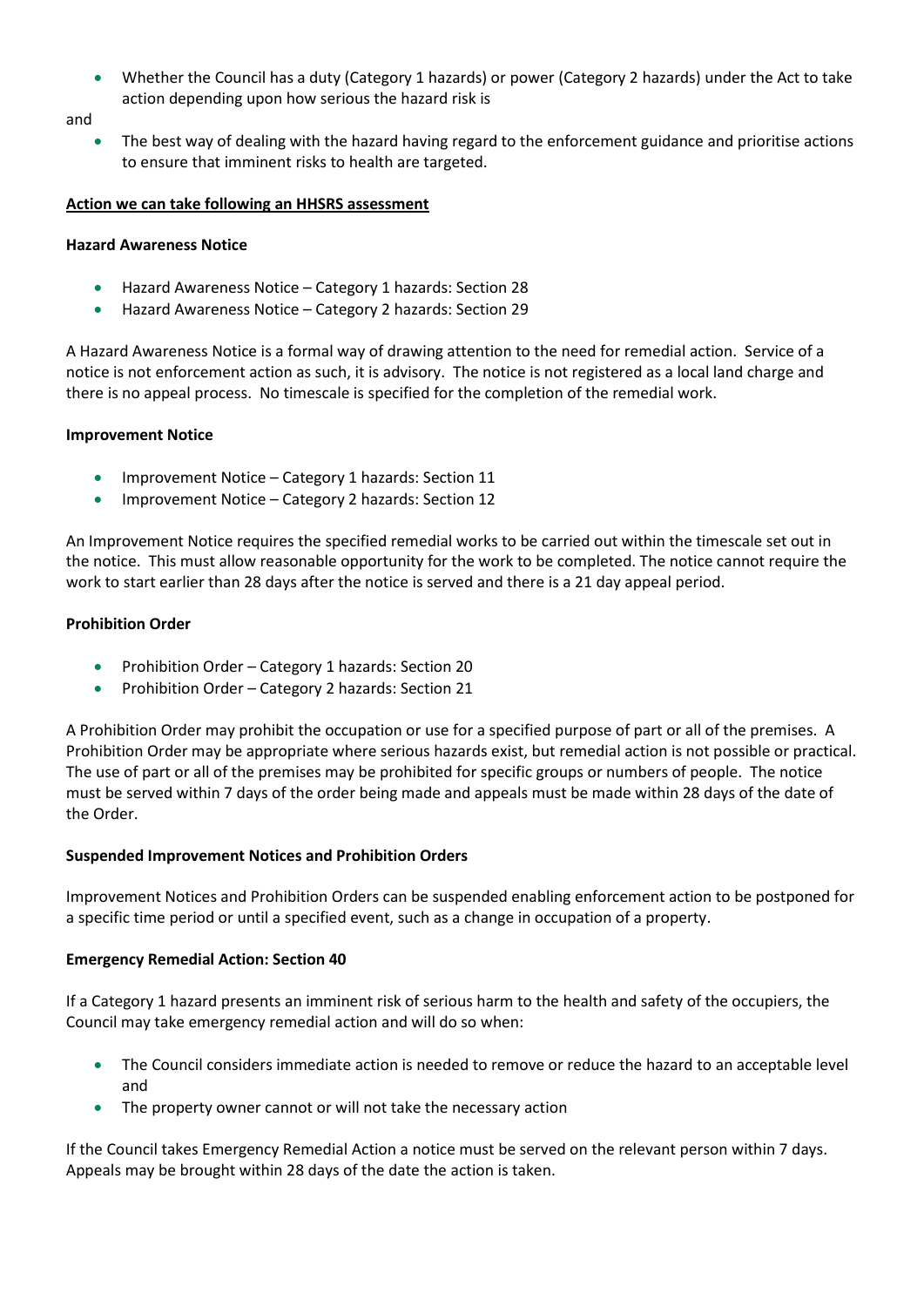## **Emergency Prohibition Order: Section 43**

Where a Category 1 hazard exists and it presents an imminent risk of serious harm to the health and safety of any occupiers, the Council may make an Emergency Prohibition Order. This action is likely where Emergency Remedial action is not considered appropriate. If this action is taken, a notice must be served within 7 days of the Order being made. Appeals may be brought within 28 days of the date of the Order.

### **Enforcement action by the Council – tenanted properties**

## **Category 1 hazards**

If an inspection shows a Category 1 hazard or hazards to be present, the Council will take one of the appropriate courses of action specified In Part 1 of the Housing Act 2004 as soon as possible. If the hazard or hazards do not present an imminent risk to health and safety, a Hazard Awareness Notice will normally be served with an agreed time period to rectify the defects and remove or reduce the hazard(s) to a reasonable level.

If the owner fails to take the necessary action, the Hazard Awareness Notice will be revoked and an Improvement Notice served. An Improvement Notice may also be served immediately if:

- the hazard is considered to be of a serious nature
- there are a number of Category 1 hazards
- the owner has failed to respond to informal action in the past

## **Category 2 hazards - band D or E**

Where an inspection identifies a Category 2 hazard, band D, the same procedure will be followed as for Category 1 hazards. However, where the hazard falls into Category E or below, the Council will issue an informal, "Low risk" letter to the responsible person. The Council will not normally take any further action unless there are exceptional circumstances.

### **Category 2 – Multiple Hazards**

Where a number of hazards at band D or below creates a more serious situation or where a property appears to be in a dilapidated condition the Council will consider following the procedure for Category 1 hazards.

### **Enforcement action– owner occupied properties**

In accordance with HHSRS enforcement guidance, owner occupied properties are not exempt from enforcement action and instances where the Council may take enforcement action include:

- Cases of vulnerable elderly people who are judged not capable of making informed decisions about their own welfare
- Cases of vulnerable individuals who require the intervention of the Council to ensure their welfare is best protected.
- Instances where hazards might reasonably affect persons other than the occupants.
- Where there is a serious risk of life-threatening harm such as electrocution or fire.
- Any other exceptional case determined by the Director of Development Services

### **Enforcement action – vacated properties**

In cases where properties are subject to a statutory notice and the property is subsequently vacated, all notices or orders will be reviewed to consider whether variation, suspension or revocation of the notice is appropriate.

### **Criminal Offences and Civil Penalties**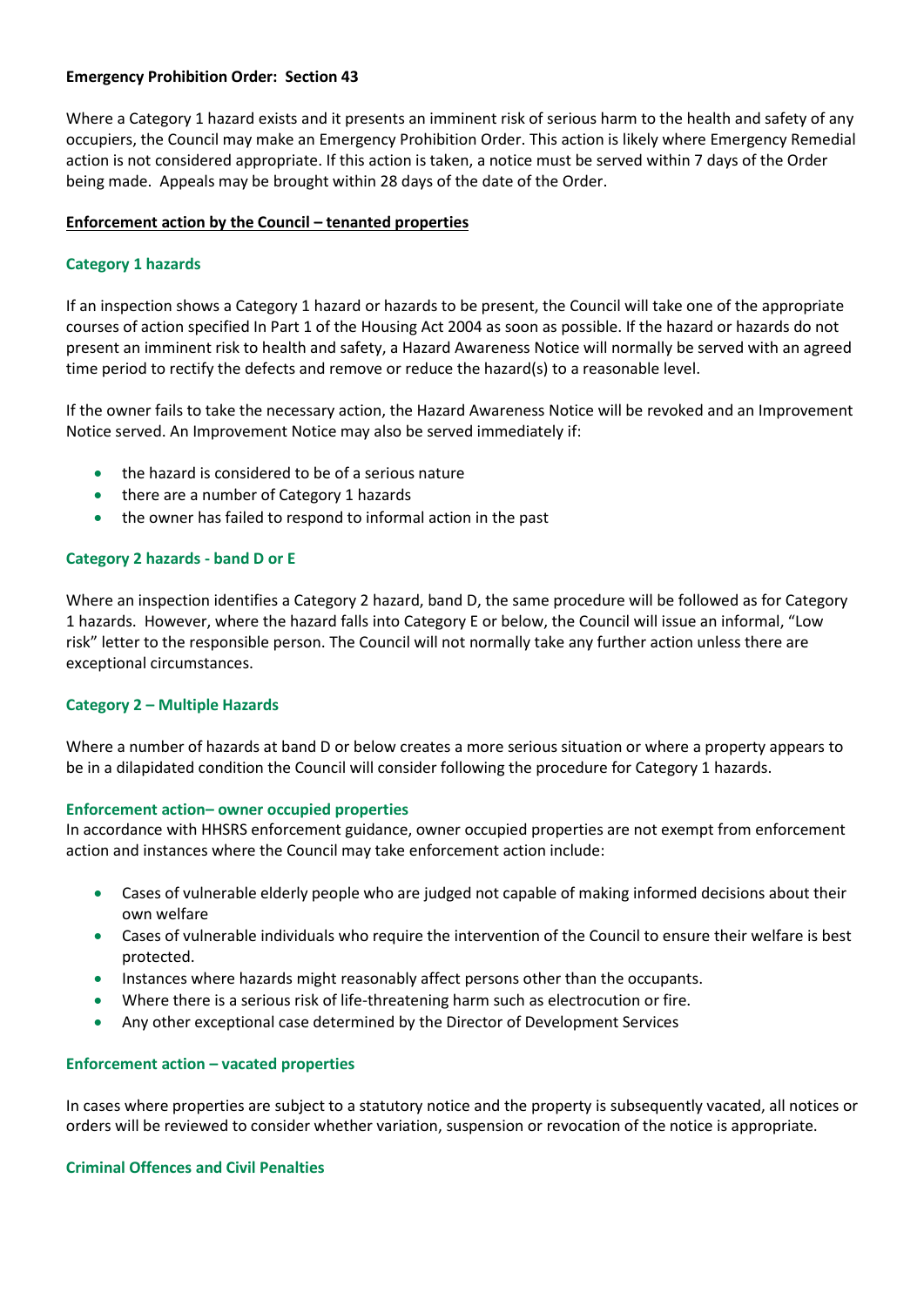If we are satisfied that an offence has been committed we will consider criminal prosecution if this is considered to be in the public interest. However, for some offences, Section 126 of the Housing and Planning Act 2016 allows civil penalties to be imposed as an alternative to prosecution.

The same criminal standard of proof, beyond all reasonable doubt, is required for a civil penalty as it would be for a prosecution.

As an alternative to prosecution, the Housing and Planning Act 2016 amended the Housing Act 2004 to enable the Council to impose civil penalties for certain offences. These offences for which we may consider a civil penalty include:

- Section 30 failure to comply with an Improvement Notice
- Section 72 failure to licence an HMO
- Section 139(7) failure to comply with an overcrowding notice
- Section 234 failure to comply with HMO Management Regulations

The Council can impose a civil penalty of up to £30,000. The Council would expect any offence under the Housing Act 2004 to be dealt with by means of a financial penalty. The level of the penalty would be calculated by reference to the guidelines set out in Appendix 1.

Where the Council is minded to issue a civil penalty, it will first issue a notice of intent. The person on whom the notice was served then has 28 days to make representations. After the 28 day period the Council must decide whether to impose a penalty and if it still wishes to do so, a final notice will be issued.

The penalty is recoverable through the County Court as though it were an order of that court. There is a general right of appeal against the final notice to the First Tier Tribunal.

Only in the most serious cases would a prosecution be considered. For example:

- Extremely serious first offence
- Long history of non-compliance
- More than one civil penalty previously issued
- An offence which could be a Banning Order offence appears to have been committed

A breach of a Prohibition Order can only be sanctioned by criminal prosecution.

## **Banning Orders**

Where a landlord has been prosecuted and convicted of a banning order offence, the Council will consider applying to the First Tier Tribunal for a Banning Order. The decision to apply will be made on a case by case basis and will be pursued for the most serious offenders.

The term "landlords" also includes "property agents" (letting agents and property managers as defined under Chapter 6 of Part 2 of the Housing and Planning Act 2016) unless otherwise specified. In deciding whether to apply for a Banning Order the Council will consider:

- The severity of the sentence imposed by the Court. A minimum sentence or conditional discharge would not be regarded as sufficiently serious for a Banning Order
- Any relevant information on the rogue landlord database to establish whether a landlord has committed other banning order offences or has received any civil penalties in relation to banning order offences
- In respect of property agents who are required to be a member of a redress scheme, evidence of noncompliance with that requirement will also be taken into account
- The harm caused to the tenant (or perceived by the tenant) especially those offences that directly impact on the health and safety of the tenant.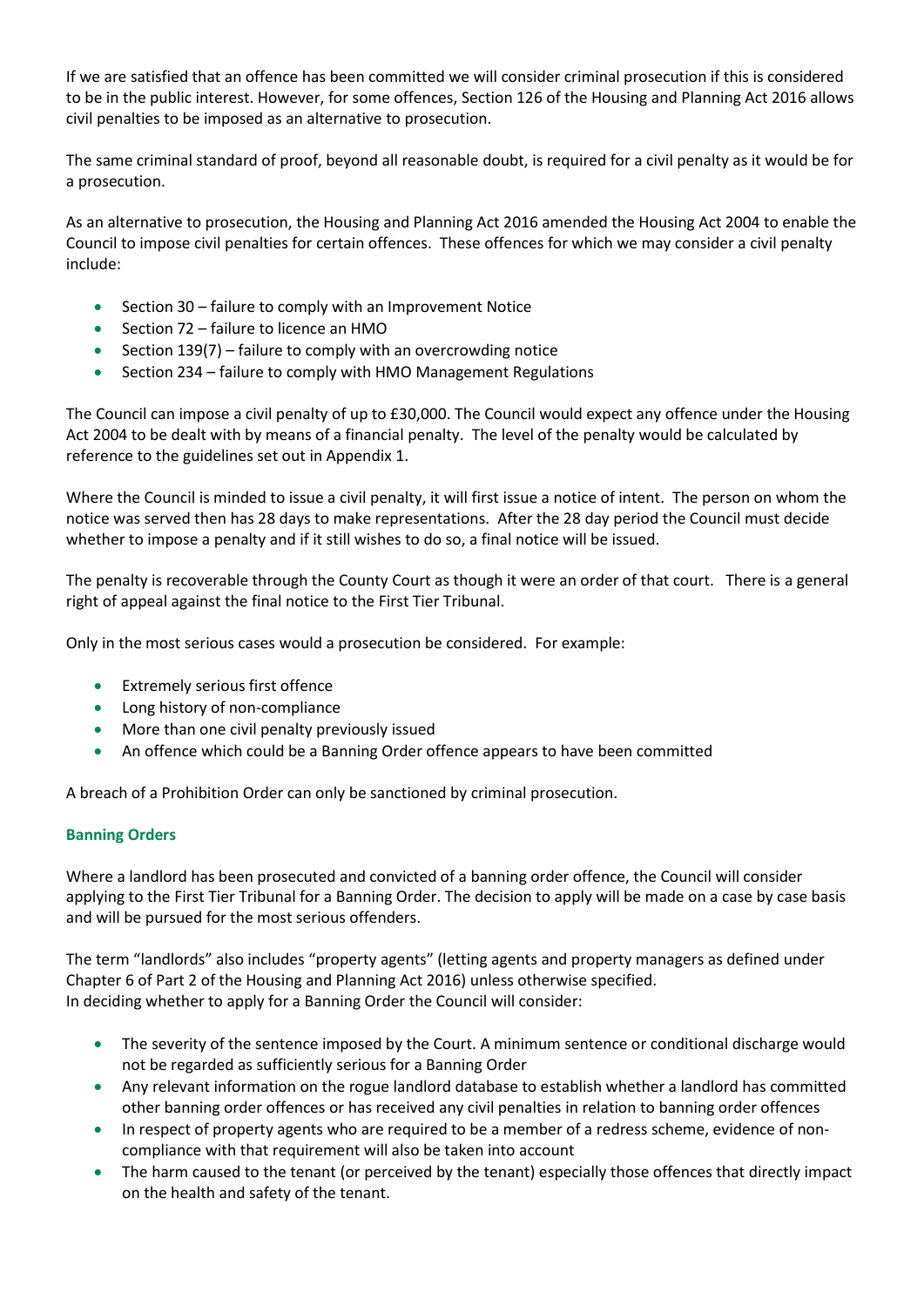- Whether there is potential for repeat offending.
- Whether a Banning Order is likely to deter others from committing similar offences.

If a decision is made to apply for a Banning Order, the Council will follow the process set out in Section 15 of the Housing and Planning Act 2016. A notice of intent will be served on the landlord within 6 months of the landlord being convicted of the offence. Landlords will be given 28 days to make representations and any representations submitted will be taken into account when deciding if to proceed with the application for a Banning Order.

Further information may be sought from the landlord if this will assist in reaching a decision. This may include requesting details of other properties owned by the landlord.

If the decision is made to pursue a banning order an application will be made to the First-tier Tribunal who have the power to make the banning order.

The Council will publicise successful banning orders, including the names and addresses of individual landlords at a local level through the local media (including social media).

Any business (managing or lettings agency) which has been subject to a banning order will be named publicly and will be named on the Council's website.

If a tenant requests information on banned landlords, we will make this information available.

## **Rent Repayment Orders**

A rent repayment order, made under the Housing and Planning Act 2016 or the Housing Act 2004 is an order made by the First-tier Tribunal requiring a landlord to repay a specified amount of rent where certain offences have been committed. These offences include:

- Failure to comply with an Improvement Notice s. 30(1) Housing Act 2004
- Failure to comply with a Prohibition Order s. 32(1) Housing Act 2004
- Offences in relation to licensing of HMOs s. 72(1) Housing Act 2004
- Breach of a Banning Order s. 21 Housing and Planning Act 2016
- Illegal eviction or harassment of the occupiers of a property s. 1 Protection from Eviction Act 1977

If the rent was paid wholly or partly through Housing Benefit or Universal Credit, the council can apply for a rent repayment order when a landlord has committed one of the offences listed in paragraph above. An application for a rent repayment order will be made whether or not the landlord has not been convicted of the offence if there is sufficient evidence to indicate that it is likely that the First-tier Tribunal will be satisfied beyond reasonable doubt that the landlord has committed the offence. Where the First Tier Tribunal find in favour of the council the rent repayment order will require the landlord to repay the rent to the local Authority up to a maximum of 12 months. The payment of a rent repayment order may be enforced as a debt through the County or High Court.

In determining the amount the council seek to recover, consideration will be given to the following factors:

**Punishment of the offender**. Rent repayment orders should have a real economic impact on the offender and demonstrate the consequences of not complying with their responsibilities. Factors that a local housing authority may wish to consider include the conduct of the landlord and tenant, the financial circumstances of the landlord and whether the landlord has previously been convicted of similar offences;

**Deter the offender from repeating the offence**. The level of the penalty should be set at a high enough level such that it is likely to deter the offender from repeating the offence;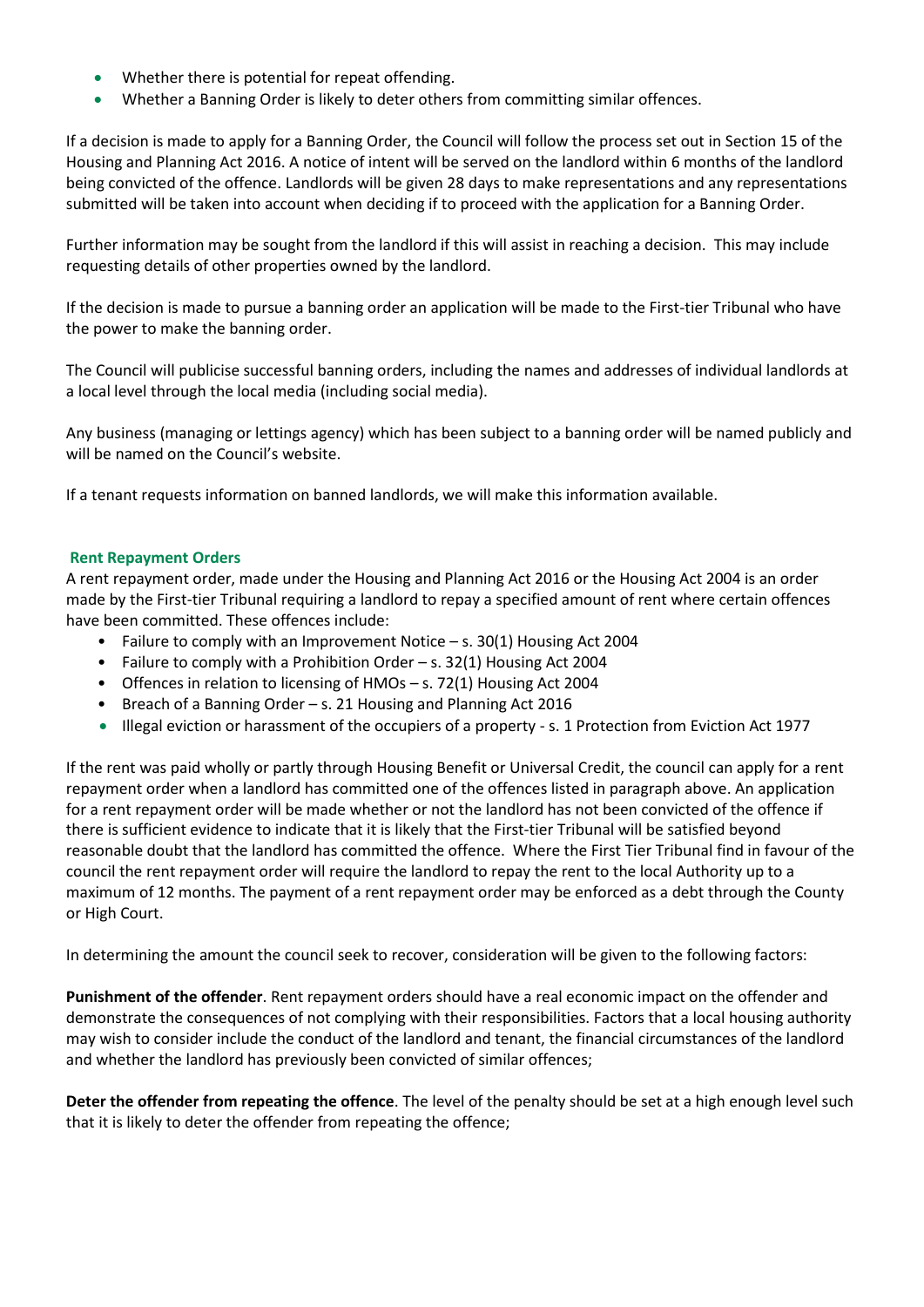**Dissuade others from committing similar offences**. Rent repayment orders are imposed by the First-tier Tribunal and so the fact someone has received a rent repayment order will be in the public domain. Robust and proportionate use of rent repayment orders is likely to help ensure others comply with their responsibilities.

**Remove any financial benefit the offender may have obtained as a result of committing the offence**. This is an important element of rent repayment orders: the landlord is forced to repay rent, and thereby loses much, if not all, of the benefit that accrued to them by not complying with their responsibilities.

## **Charges for enforcement action**

The Council will normally make a charge for its enforcement costs when taking the following action:

- Serving Improvement Notices
- Serving Prohibition Orders
- Serving Emergency Prohibition Orders
- Carrying out Emergency Remedial Action

The Council will not charge for Hazard Awareness Notices.

Charges for enforcement action will be published annually in the Fees and Charges Report published by the Council. Additional charges will be levied where work in default is carried out.

There is a right of appeal to the First Tier Tribunal (Property Chamber) in respect of statutory notices served under the Housing Act 2004 and complaints that are within the FTT jurisdiction should be dealt with through that mechanism.

If the complaint falls outside the remit of the FTT the Council's Complaints Policy will apply.

### **Works in Default**

The Council may carry out the works required by a statutory notice if the Landlord does not carry them out. The cost of the works, plus the Council's administration charges will be recovered through the civil court. Where there is no prospect of the money being recovered, the debt may be placed on the property as a land charge.

### **Houses in Multiple Occupation**

Houses in multiple occupation (HMOs) are defined in Section 254 of the Housing Act 2004. HMOs are accommodation which is occupied by persons who do not form a single household and where 2 or more households share one or more basic amenity such as a kitchen, toilet and/or bathroom.

All HMOs must comply with the Management Regulations made under section 234 of the Housing Act 2004. A contravention of the Management Regulations is not something that can be addressed by the service of a notice and enforcement of the regulations is by way of prosecution.

There is no provision for the service of a notice or for work to be carried out in default under the management regulations, and prosecution or civil penalty is the method of enforcement.

If the council find evidence of a breach of the regulations a formal letter will be sent to the HMO manager detailing the regulations that have been breached as well as the works required to remedy the breach. The timescale given to carry out the works will be limited in duration with a reminder to the manager that an offence has already been committed. Once the timescale has expired a re-visit will be carried out to assess if the breach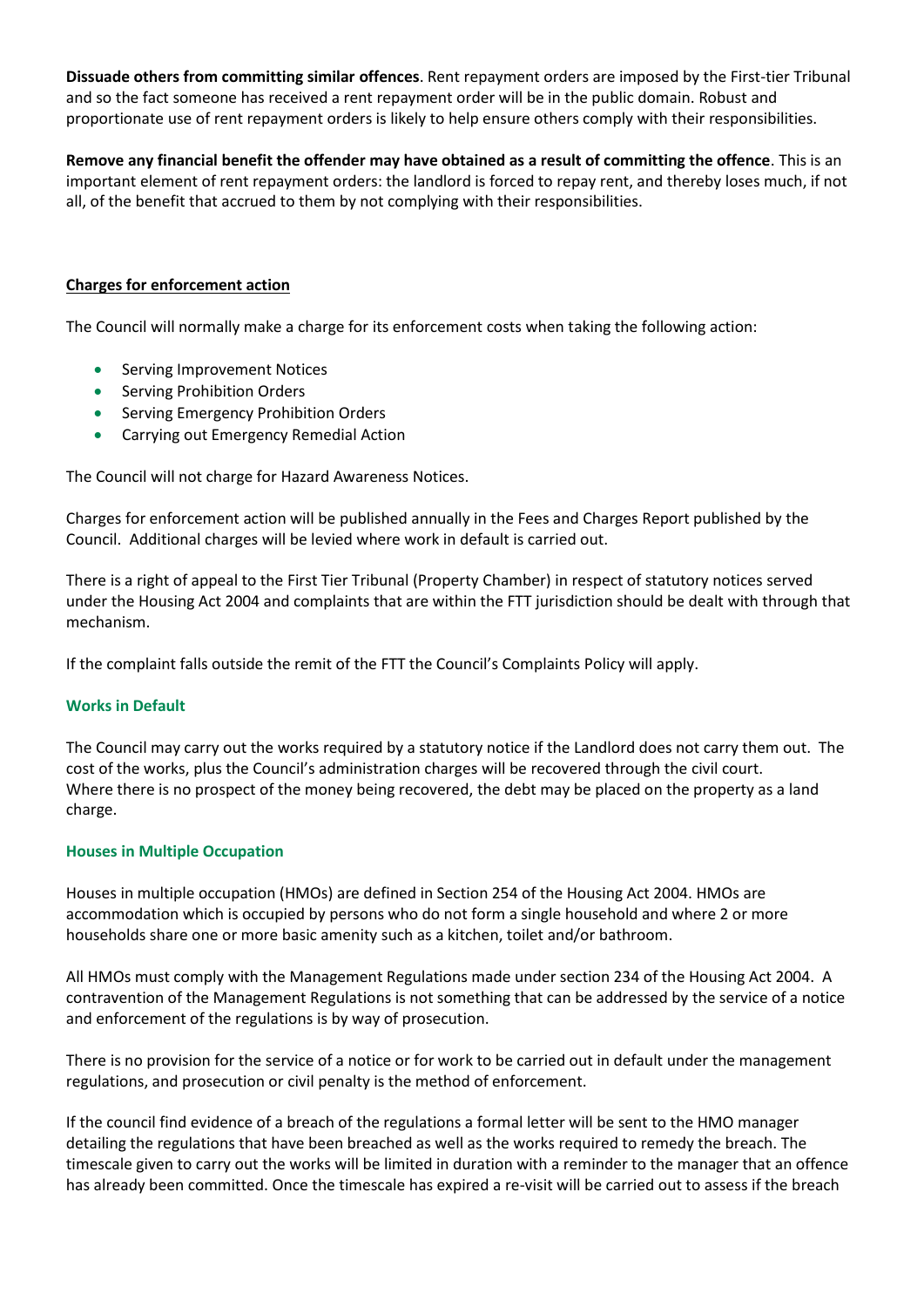has been remedied. If the breach has not been remedied, we will decide whether to prosecute or impose a civil penalty. The decision will take account of the available evidence and the enforcement principles set out in this policy. We will normally impose a financial penalty in these circumstances unless the breach is extremely serious.

## **HMO licensing**

**Easing of Covid-19 restrictions Landlords should:**

• **Contact Housing Services to apply for an HMO licence for the first time, or renew an existing one which is due to expire.** 

**Should restrictions be re-introduced:**

• **Housing Services will contact landlords who are due to renew their HMO licence applications and explain that renewal will be carried out as an administrative process by e-mail and an inspection of the property will be undertaken when restrictions ease, there may be a delay in this process.**

HMOs occupied by 5 or more people in 2 or more households are licensable under Part 2 of the Housing Act 2004.

Failure to obtain a licence for a licensable HMO is an offence. Enforcement action will normally be the application of a Civil Penalty. However, prosecution will be considered if the breach is considered to be sufficiently serious.

HMO licenses will be granted for a period of up to 5 years and will specify the maximum number of persons permitted to occupy the property. In cases where it is appropriate to do so a licence may be granted for a period of less than 5 years. Such circumstances could include where there may be deficiencies in the condition of the property or inadequacies in the management. In such cases clear reasons for the issue of a shorter term licence will be given.

The following mandatory conditions apply to all HMO licences:

Mandatory conditions:

- Produce gas safety certificates annually for the Councils inspection
- Keep electrical appliances provided by the landlord safe and produce on demand a declaration to that effect.
- Keep furniture provided by the landlord safe and produce on demand a declaration to that effect
- Ensure that smoke alarms are installed on each storey of the house on which there is a room used wholly or partly as living accommodation are keep them in proper working order. Produce on demand a declaration as to the condition and positioning of these alarms. 'Room' includes a hall or landing.
- Ensure that a carbon monoxide alarm is installed in any room in the house which is used wholly or partly as living accommodation and contains a solid fuel burning combustion appliance, to keep any such alarm in proper working order and to supply the authority, on demand, with a declaration by him as to the condition and positioning of any such alarm.
- Supply to the occupiers of the house a written statement of the terms on which they occupy it.
- Ensure that rooms used as sleeping accommodation comply with the minimum room sizes specified in Schedule 4 of the Housing Act 2004, as amended by the Licensing of Houses in Multiple Occupation (Mandatory Conditions of Licenses) (England) Regulations 2018. For example, sleeping room for 1 person (over 10 years) is  $6.51m^2$  (minimum). For 2 persons, 10.22m<sup>2</sup> (minimum).
- Comply with any scheme which is provided by the local housing authority which relates to the storage and disposal of household waste at the HMO pending collection.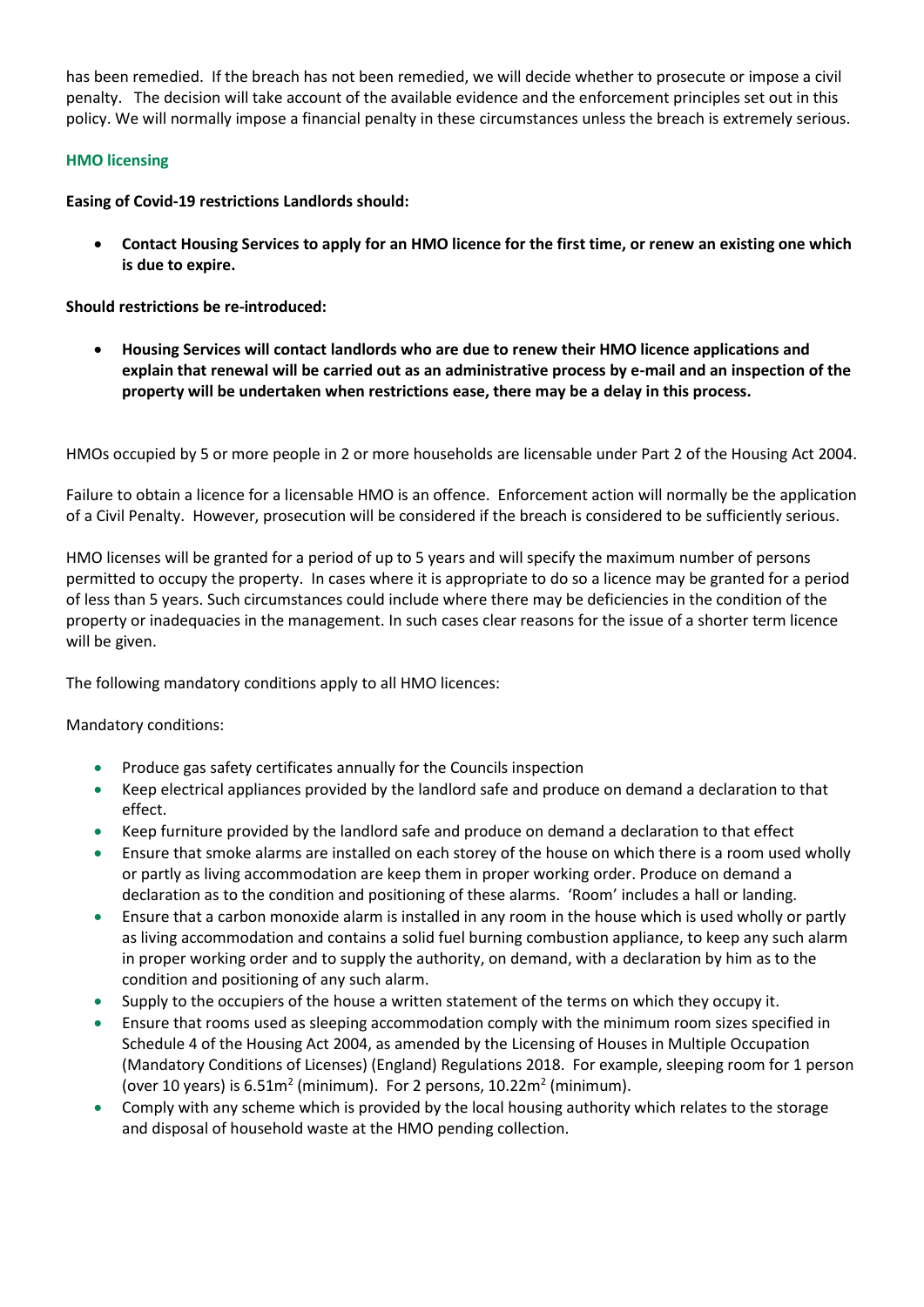Where the condition regarding minimum sleeping room sizes is not met at the time the licence is granted, a period of 18 months will be permitted for compliance to be achieved.

In addition to the mandatory licence conditions, discretionary conditions may be applied, as appropriate.

Discretionary conditions:

- Conditions imposing restrictions on the use or occupation of particular parts of the house by persons occupying it.
- Conditions requiring the taking of reasonable and practical steps to prevent or reduce anti-social behaviour by persons occupying or visiting the house
- Conditions requiring facilities or equipment to be made available in the house for the purpose of meeting standards prescribed under section 55 of the Housing Act 2004 (generally kitchen and bathroom facilities).
- Conditions requiring such facilities and equipment to be kept in repair and proper working order.
- Conditions for works needed for such facilities to be provided or maintained to be carried out within a specified time period.

### **Timescale for processing HMO licence applications**

We are committed to processing applications in a timely manner. We will process all applications that are complete, contain all the required information and are accompanied by the relevant fee, within 56 days. The fee will be banked promptly and the 56 day period will not commence, assuming all other information has been provided, until the funds have cleared into the council's bank account. The 56 day time period does not include the statutory consultation period that is required between the issue of the proposed licence to the applicant and the agreement on the content of the full licence.

### **Charging for HMO licences**

Charges for HMO licences and HMO licence renewals will be published annually in the Fees and Charges Report published by the Council.

### **Non-statutory inspections**

On request, inspections will be carried out in support of applications made to British embassies or high commissions for Entry Clearance into the United Kingdom to confirm the whether the dwelling is free from Category 1 hazards and will not be overcrowded.

Charges for these inspections will be published annually in the Fees and Charges Report published by the Council.

### **Letting Agents – Requirement to belong to a redress scheme**

The Redress Schemes for Lettings Agency Work and Property Management Work (Requirement to belong to a Scheme etc.) (England) Order 2014 requires all letting agents and property managers to join an approved redress scheme.

If the Council becomes aware that a letting agent or property manager has not done so, a notice of intent to impose a penalty will be issued. The notice will give details of the Council's reasons for taking this action. The recipient of the notice has 28 days to make a representation to the Council. If a representation is made, this will be considered by the Director of Development Services who will decide whether to confirm, modify or withdraw the penalty. This is without prejudice to the right of appeal to the First Tier Tribunal.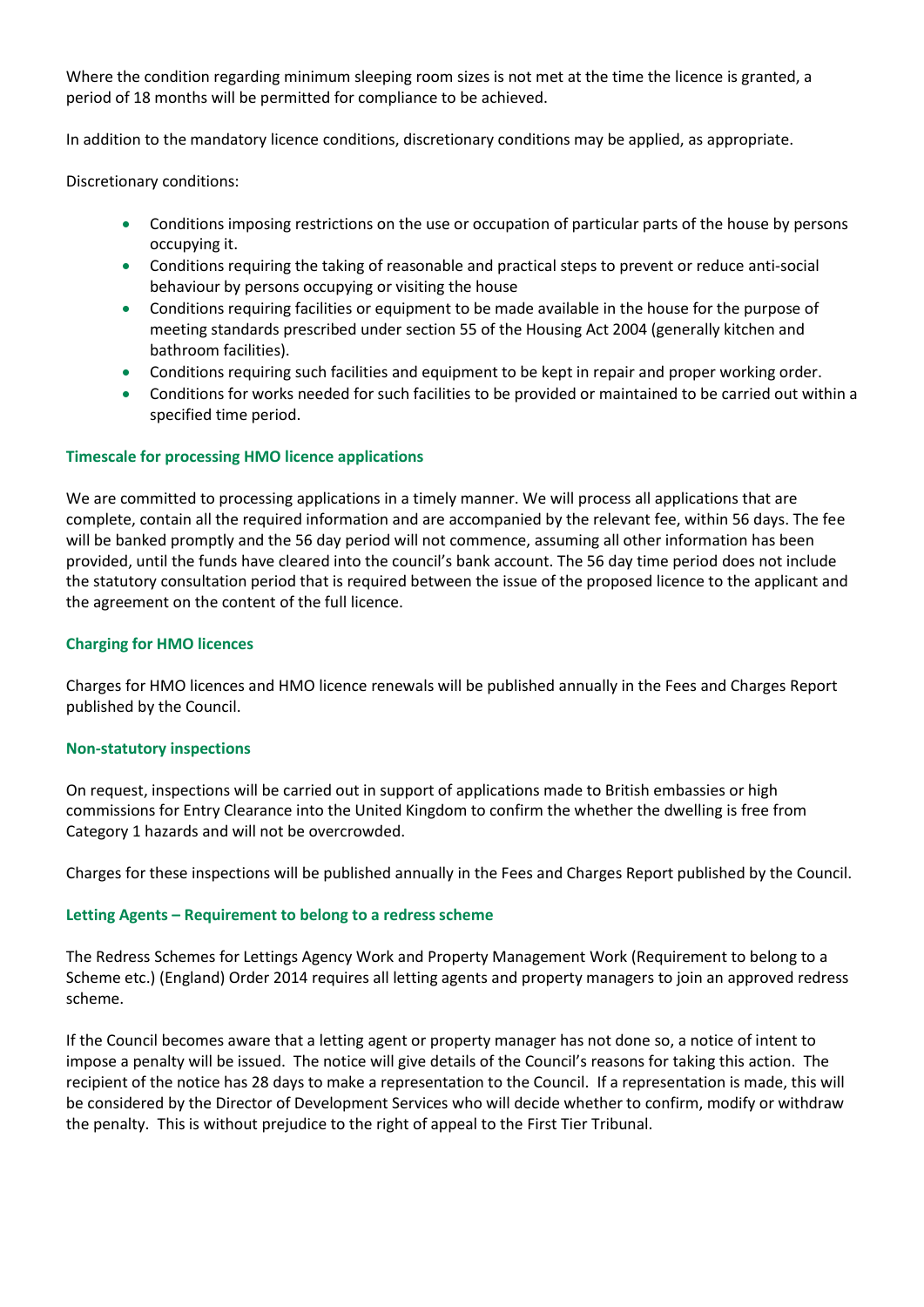The maximum penalty for non-compliance will be applied unless extenuating circumstances exist to justify a lower amount. Extenuating circumstances may include:

- Whether a £5,000 would be disproportionate to the turnover or scale of the business
- The timeliness of corrective action by offender
- The level of co-operation of the offender with the Council during the investigation of the alleged breach

If the person on who the fine is levied does not pay within the period specified, the council will recover the fine with the permission of the court as if payable under a court order. Where proceedings are necessary for the recovery of the fine, a certificate signed by the chief financial officer stating that the amount due has not been received by a date specified on the certificate will be taken as conclusive evidence that the fine has not been paid.

## **Smoke and Carbon Monoxide Alarm (England) Regulations 2015**

These regulations require a landlord of a residential property to install smoke alarms on each floor of a property that contains living accommodation, and carbon monoxide alarms in each room that is used as living accommodation and contains a solid fuel combustion appliance. These alarms must be checked by the landlord to ensure they are in working order at the start of any new tenancy.

In circumstances where the Council reasonably believes that a landlord is in breach of the duties set out above, a remedial notice will be served on the landlord within 21 days. The notice will require the landlord to take appropriate remedial action within 28 days. The Council will receive any representations made by the landlord during the 28 day period.

If the landlord fails to carry out the remedial action, the Council will arrange the remedial action within a further 28 days. The action must be taken by a person authorised in writing by the Director of Development Services for the purpose of taking remedial action.

A landlord who has breached the regulations will be issued with a penalty charge notice. Within 28 days of receipt of the penalty charge notice the landlord can request a review of the charge. If not satisfied with the review decision, an appeal to the First Tier Tribunal can be made.

The Council will recover the penalty charge through a court order once the charge is payable and no longer subject to review or appeal.

The statement of principles which will be considered in determining the level of the penalty charge is shown in Appendix 2.

## **The Energy Efficiency (Private Rented Property)(England and Wales) Regulations 2015 (as amended)**

The Energy Efficiency (Private Rented Property) (England and Wales) Regulations 2015 (as amended) ("the Regulations") set out the minimum level of energy efficiency for homes in the domestic private rented sector for new tenancies from 1 April 2018 and for all tenancies from 1 April 2020. The minimum level is an Energy Performance Certificate (EPC) rating of Band E.

From 1 April 2018 landlords of domestic private rented properties which are rented out through an assured, regulated or agricultural tenancy may not grant a new tenancy to a new or existing tenant if their property has an EPC rating of F or G as shown on the EPC certificate unless an exemption has been registered. A property falling within these categories is referred to in the Regulations as a 'sub-standard property'. To continue letting out the property, the landlord will be required to carry out energy efficiency improvements to raise the EPC rating to a minimum of E. The requirement to meet the minimum level of energy efficiency is triggered when a new tenancy is created or when an existing tenancy with an existing tenant is extended. This includes situations where a fixed term tenancy such as a six month assured shorthold tenancy expires and becomes a periodic tenancy.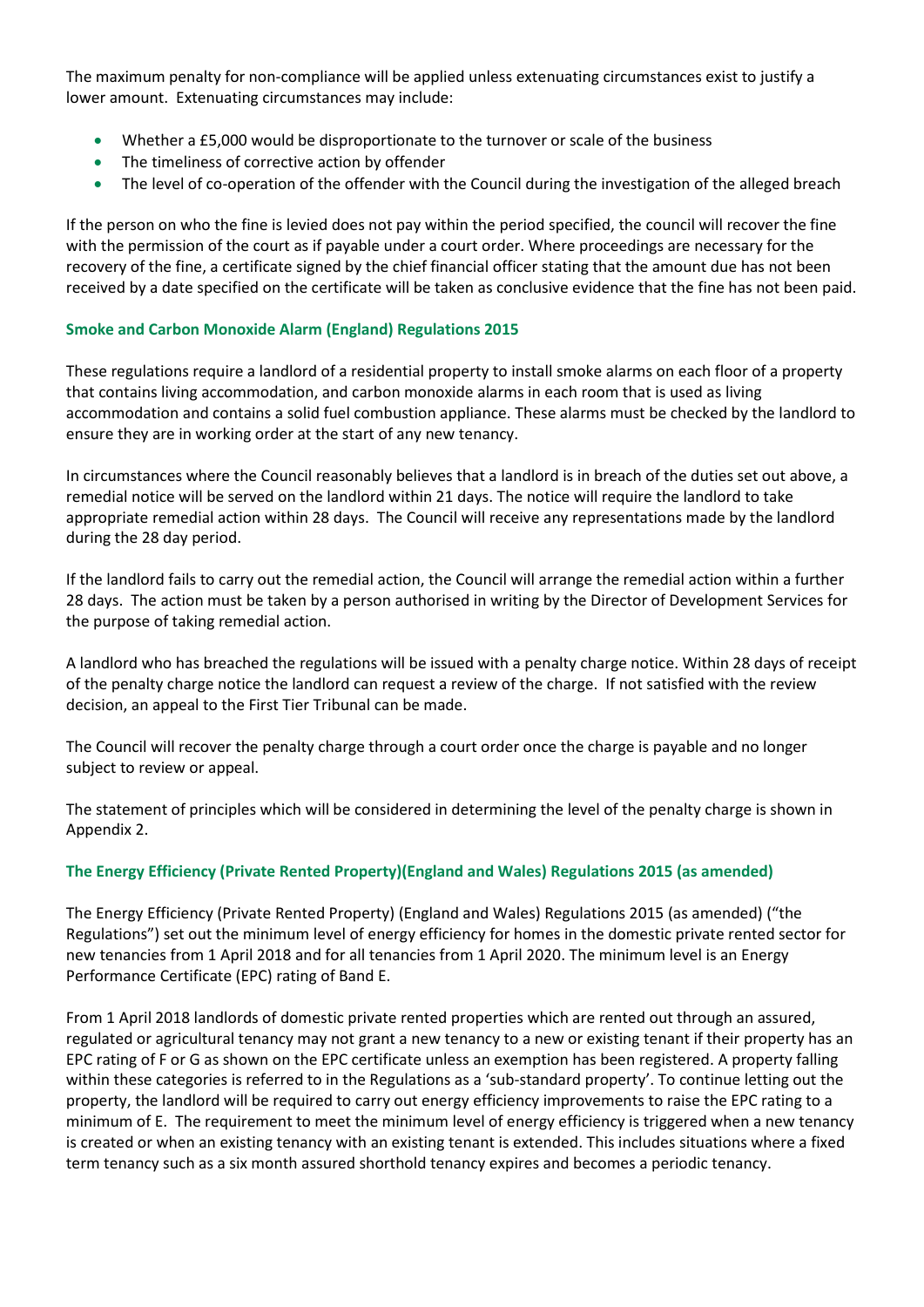From 1 April 2020 landlords must not continue to let sub-standard domestic property, being those with an EPC rating of F or G, even to existing tenants.

If the council receives a complaint alleging that a landlord is in breach of the prohibition on letting a substandard property, or believes a landlord may have been in breach of the regulations at any time within the past 12 months, a compliance notice requesting information from the landlord as this will help in deciding whether the landlord has breached the prohibition. If the landlord fails to provide the information required by the compliance notice or fails to register an exemption on the PRS Exemption Register, a penalty notice may be served.

The level of the penalty charges are set out below:

- Renting out a non-compliant property (less than 3 months breach) £1000 plus publication penalty.
- Renting out a non-complaint property (three months or more in breach) £2000 plus publication penalty.
- Providing false or misleading information on the PRS (Private Rented Sector) Exemptions Register £1000 plus publication penalty.
- Failing to comply with a compliance notice £2000 plus publication penalty.
- For second or subsequent offences for the same property the "renting out" penalties are doubled.
- Maximum financial penalty £5000 per property and per breach of the regulations.
- A publication penalty means that the Council will publish some details of the landlords breach on a publically accessible part of the PRS Exemptions Register for a period of 12 months.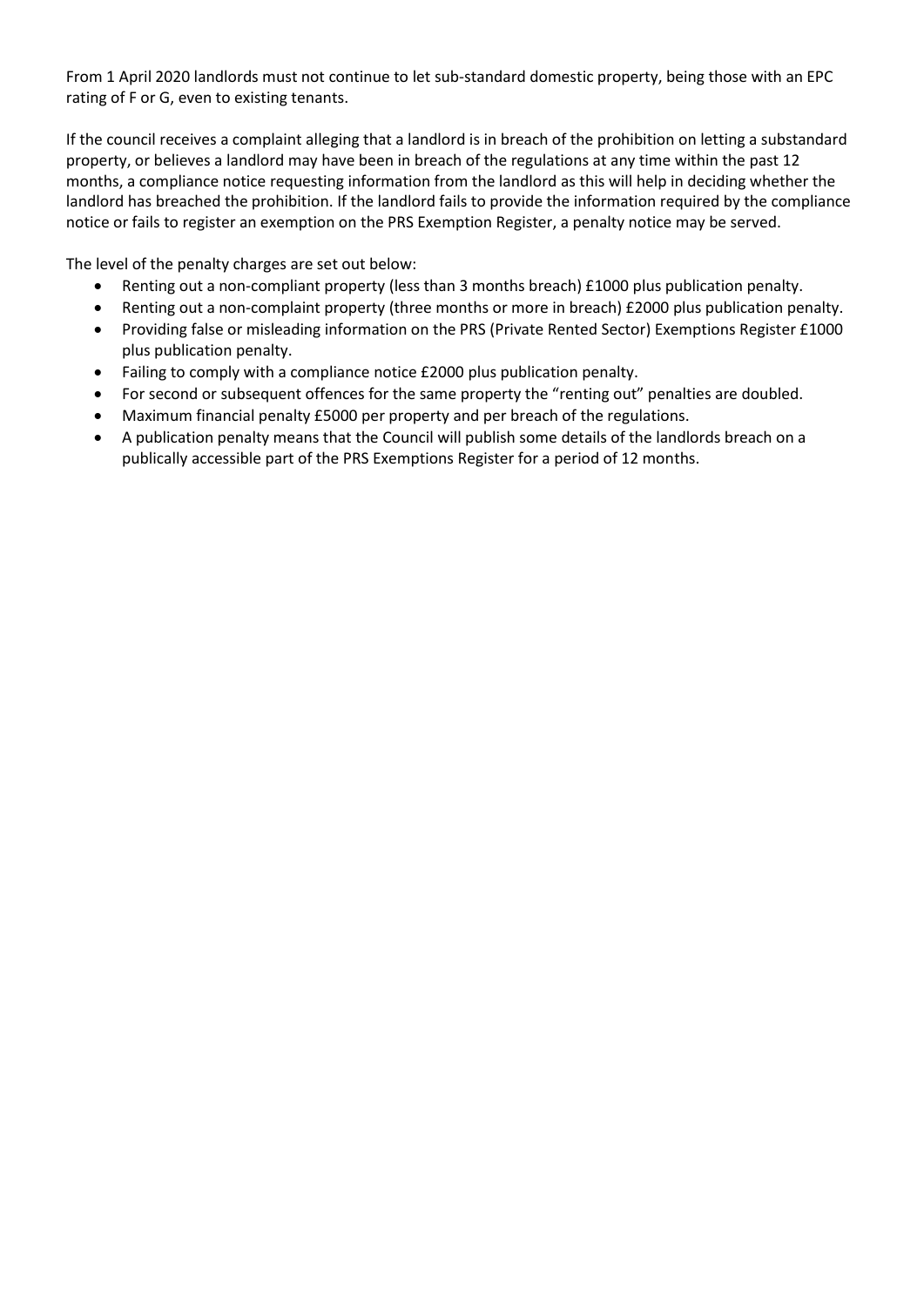## **Appendix 1**

## **Application of Civil Penalties under section 126 Housing and Planning Act 2016**

### **Statement of Principles**

The level of civil penalty to be applied will be determined with reference to the culpability of the offender and the harm, or potential harm, caused to occupiers as a result of the breach. The principles that the Council will take into account when applying a civil penalty are:

- 1. The more serious the offence, the higher the penalty should be.
- 2. A higher penalty will be appropriate where the offender has a history of failing to comply with their obligations and/or their actions were deliberate and/or they knew, or ought to have known, that they were in breach of their legal responsibilities. Landlords are running a business and should be expected to be aware of their legal obligations.
- 3. The harm caused to the tenant. This is a very important factor when determining the level of penalty. The greater the harm or the potential for harm (this may be as perceived by the tenant), the higher the amount should be when imposing a civil penalty.
- 4. Punishment of the offender. A civil penalty should not be regarded as an easy or lesser option compared to prosecution. The penalty should be proportionate and reflect both the severity of the offence and whether there is a pattern of previous offending. However, it is important that this is set at a high enough level to help ensure that it has a real economic impact on the offender and demonstrates the consequences of not complying with their responsibilities.
- 5. To reduce the likelihood of any further offending and help ensure that the landlord fully complies with all legal responsibilities in future. The level of penalty should therefore be set at a high enough level such that it is likely to deter the offender from repeating the offence.
- 6. To deter others from committing similar offences. While the fact that someone has received a civil penalty will not be in the public domain, it is possible that other landlords in the local area will become aware through informal channels. An important part of deterrence is the realisation that the Council are proactive in levying civil penalties where needed and that the level of civil penalty is high enough to both punish the offender and deter repeat offending. Where a landlord or property agent receives two civil penalties over a 12-month period, we will include that persons details in the central government database of rogue landlords and property agents in order to help ensure that other local authorities are made aware that formal action has been taken against that person.
- 7. To remove any financial benefit the offender may have obtained as a result of committing the offence. It should not be cheaper to offend than to ensure that a property is well maintained and properly managed.

These principles will be applied using the Culpability/Harm matrix set out below to arrive at an appropriate penalty.

### **Culpability**

**Very High:** The offender intentionally breached or flagrantly disregarded the law. This may be evidenced by numerous previous failures to comply with enforcement action.

**High:** Actual foresight of, or wilful blindness to risk of offending, but risk nevertheless taken. This may be evidenced by some previous enforcement activity.

**Medium:** Offence committed through act or omission which a person exercising reasonable care would not commit.

**Low:** Little fault, because, for example, efforts were made to address the risk, albeit they were inadequate on this occasion, or failings were minor and occurred as an isolated incident.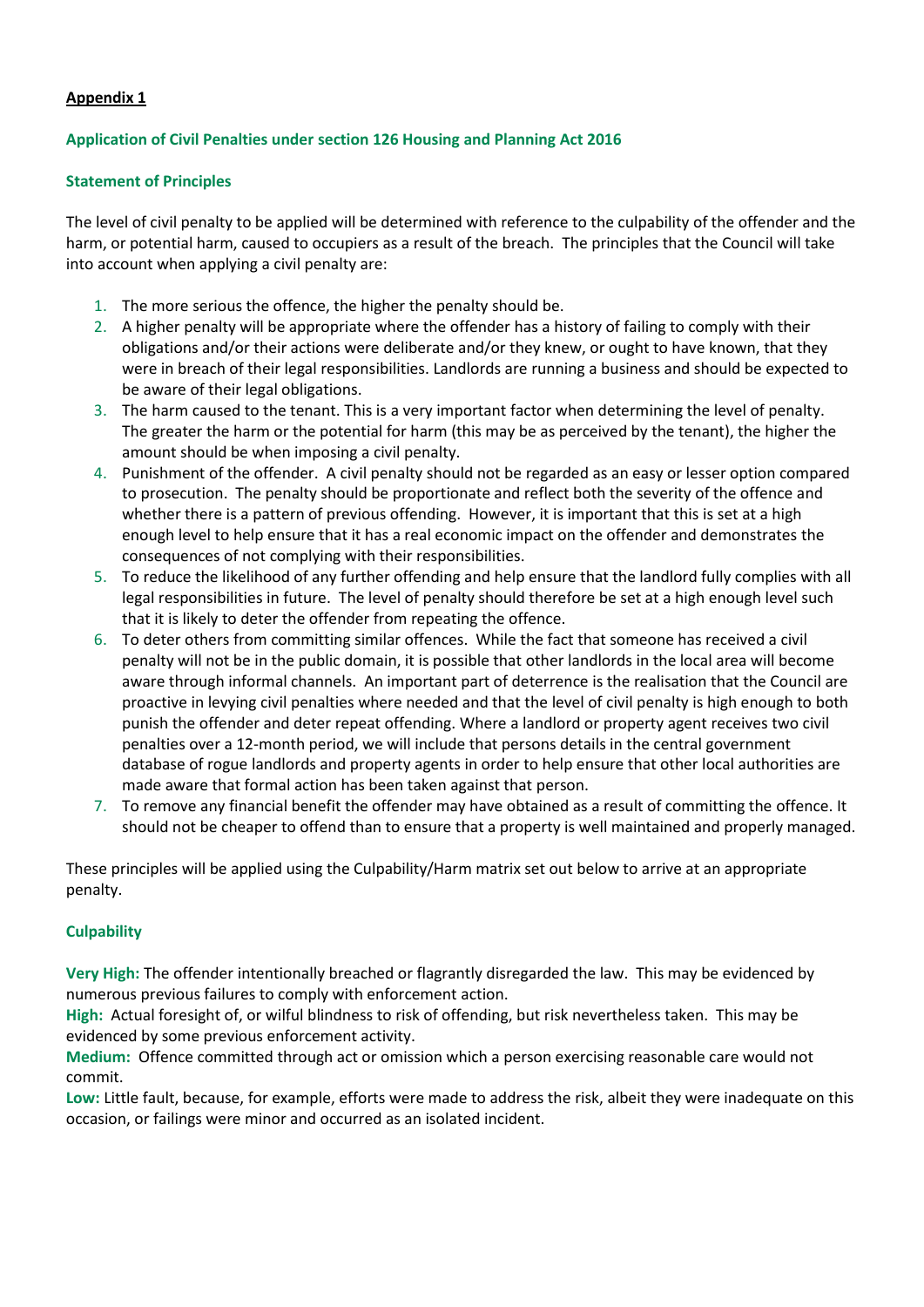#### **Harm:**

**Level 1:** Multiple serous failings giving rise, for example to a number of Category 1 Hazards that posed a substantial risk to occupiers, or very serious breach of HMO management regulations.

**Level 2:** Significant risk arising from, for example, a single Category 1 Hazard, a number of Category 2 Hazards, or significant breach of HMO management regulations.

**Level 3:** Lower risk arising, for example, from one or two Category 2 Hazards only, or from a minor breach of the HMO management Regulations.

### **Calculating the Civil Penalty Level**

The level of civil penalty will be calculated with reference to the table on the following page. A history of previous non-compliance and/or evidence of financial gain from the failure to comply will result in a higher penalty being imposed within the range shown. Previous good character, less financial gain and evidence of efforts to remedy the situation will result in a lower penalty within the range.

|                              | <b>Starting Point</b> | Range             |  |
|------------------------------|-----------------------|-------------------|--|
| <b>Very High Culpability</b> |                       |                   |  |
| Harm Level 1                 | £20,000               | £10,000 - £30,000 |  |
| Harm Level 2                 | £10,000               | £5,000 - £15,000  |  |
| Harm Level 3                 | £5,000                | £2,500 - £7,500   |  |
| <b>High Culpability</b>      |                       |                   |  |
| Harm Level 1<br>£10,000      |                       | £5,000 - £15,000  |  |
| Harm Level 2                 | £7,500                | £3,750 - £11,250  |  |
| Harm Level 3                 | £3,000                | $£1,500 - £4,500$ |  |
| <b>Medium Culpability</b>    |                       |                   |  |
| Harm Level 1                 | £5,000                | £2,500 - £7,500   |  |
| Harm Level 2                 | £3,500                | £1,750 - £5,250   |  |
| Harm Level 3                 | £2,000                | £1,000 - £3,000   |  |
| <b>Low Culpability</b>       |                       |                   |  |
| Harm Level 1                 | £3000                 | £1,500 - £4,500   |  |
| Harm Level 2                 | £2,000                | £1,000 - £3,000   |  |
| Harm Level 3                 | £1,000                | £500 - £1,500     |  |